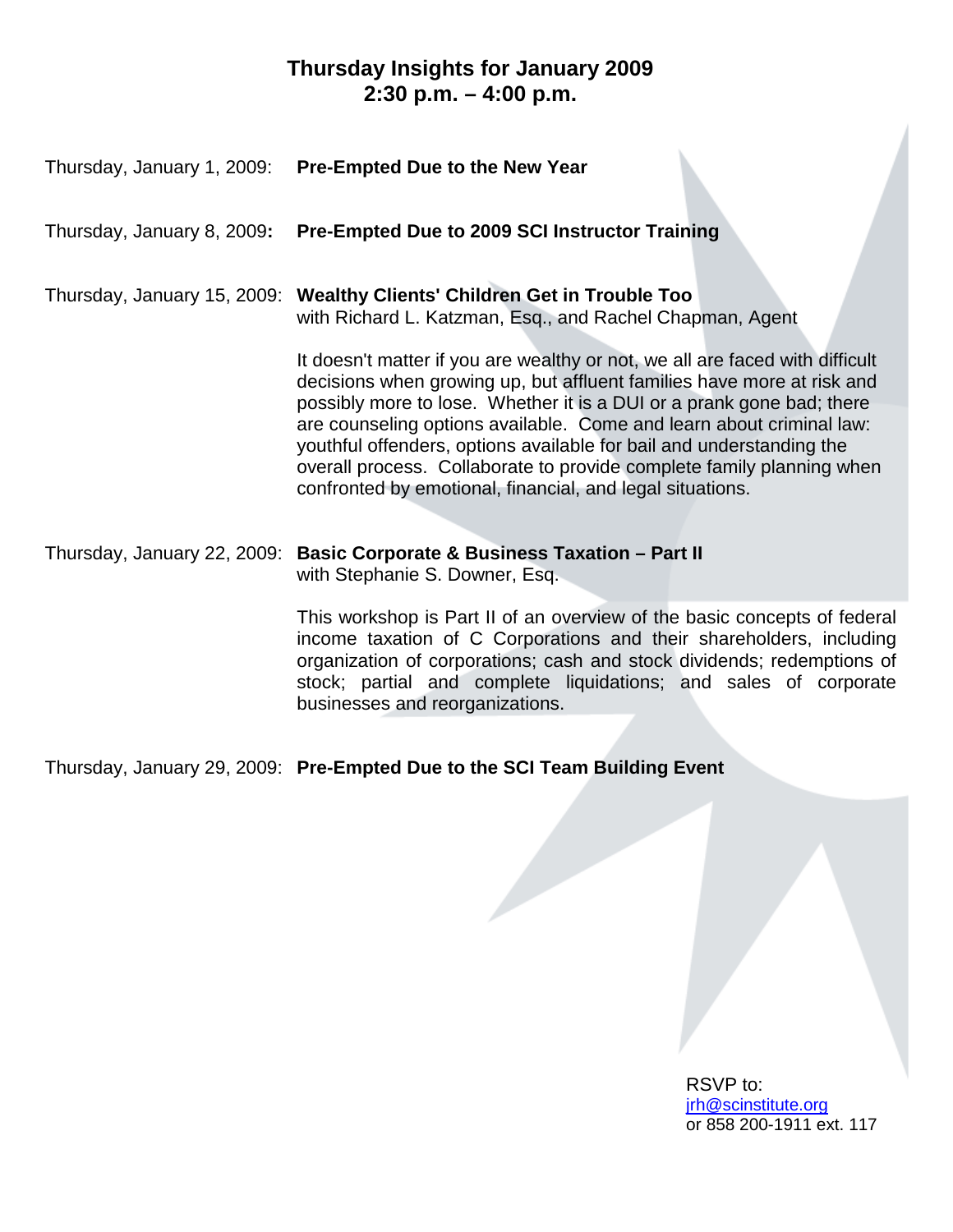## **Thursday Insights for February 2009 2:30 p.m. – 4:00 p.m.**

| Thursday, February 5, 2009:  | <b>7 Steps to a Successful Business Exit</b><br>with Gregory Banner, CFP®, CLU, and Alejandro Matuk, Esq.                                                                                                                                                                                                                                                                                                                                                                                                                                                                                                                                                                                                                                                                          |
|------------------------------|------------------------------------------------------------------------------------------------------------------------------------------------------------------------------------------------------------------------------------------------------------------------------------------------------------------------------------------------------------------------------------------------------------------------------------------------------------------------------------------------------------------------------------------------------------------------------------------------------------------------------------------------------------------------------------------------------------------------------------------------------------------------------------|
|                              | Every business owner needs to plan with the end in mind as to how<br>they are going to transition out of their business. Exit planning is a<br>customized process of setting goals and deciding how to best achieve<br>them. Proper exit planning will help maximize a business owner's<br>return and minimize the tax liability when the business is transferred or<br>sold.                                                                                                                                                                                                                                                                                                                                                                                                      |
| Thursday, February 12, 2009: | <b>Trustee Training: The Rights &amp; Responsibilities</b><br>with Leslie S. Klein, CFP®, and Christina Labriel, Paralegal                                                                                                                                                                                                                                                                                                                                                                                                                                                                                                                                                                                                                                                         |
|                              | A client or a client's family member has just passed away and now the<br>successor trustee must serve as trustee of the living trust. Are you<br>prepared to handle the myriad of questions that successor trustees will<br>have regarding their rights and responsibilities? Are you aware that tax<br>and investment advice may be different in these situations? To help<br>avoid personal liability, a trustee must seek professional financial,<br>accounting and legal advice. This course is an overview of the legal<br>and procedural requirements of trust administration to assist trustees<br>and their advisors to properly discharge their duties. It addresses the<br>need for legal, tax, accounting, and complete investment planning in<br>trust administration. |
| Thursday, February 19, 2009: | Understanding The Role Of The Professional Geriatric Care<br><b>Manager and Trustee: The Value of Collaboration</b><br>with Marcie Hanna, MSW, LCSW, CMC, and Leslie S. Klein, CFP®                                                                                                                                                                                                                                                                                                                                                                                                                                                                                                                                                                                                |
|                              | Are there clients that you worry about, even when you leave the office<br>each day? Any client situations keep you up at night? Do any clients<br>call you regarding issues that are outside of your scope of practice? If<br>so, there are three options: 1) Ignore the issueit's not my business;<br>2) Address the issue by actively getting involved; or 3) Address the<br>issue by referring to a professional Geriatric Care Manager and/or<br>professional trustee. This session explores the pros and cons of<br>helping clients with non-legal issues and how collaboration with a<br>Geriatric Care Manager and trust professional will add value to your<br>clients' experience with your practice.                                                                     |
| Thursday, February 26, 2009: | Pre-Empted Due to The Gathering & The Laureate in Wealth<br><b>Strategies Session #1</b>                                                                                                                                                                                                                                                                                                                                                                                                                                                                                                                                                                                                                                                                                           |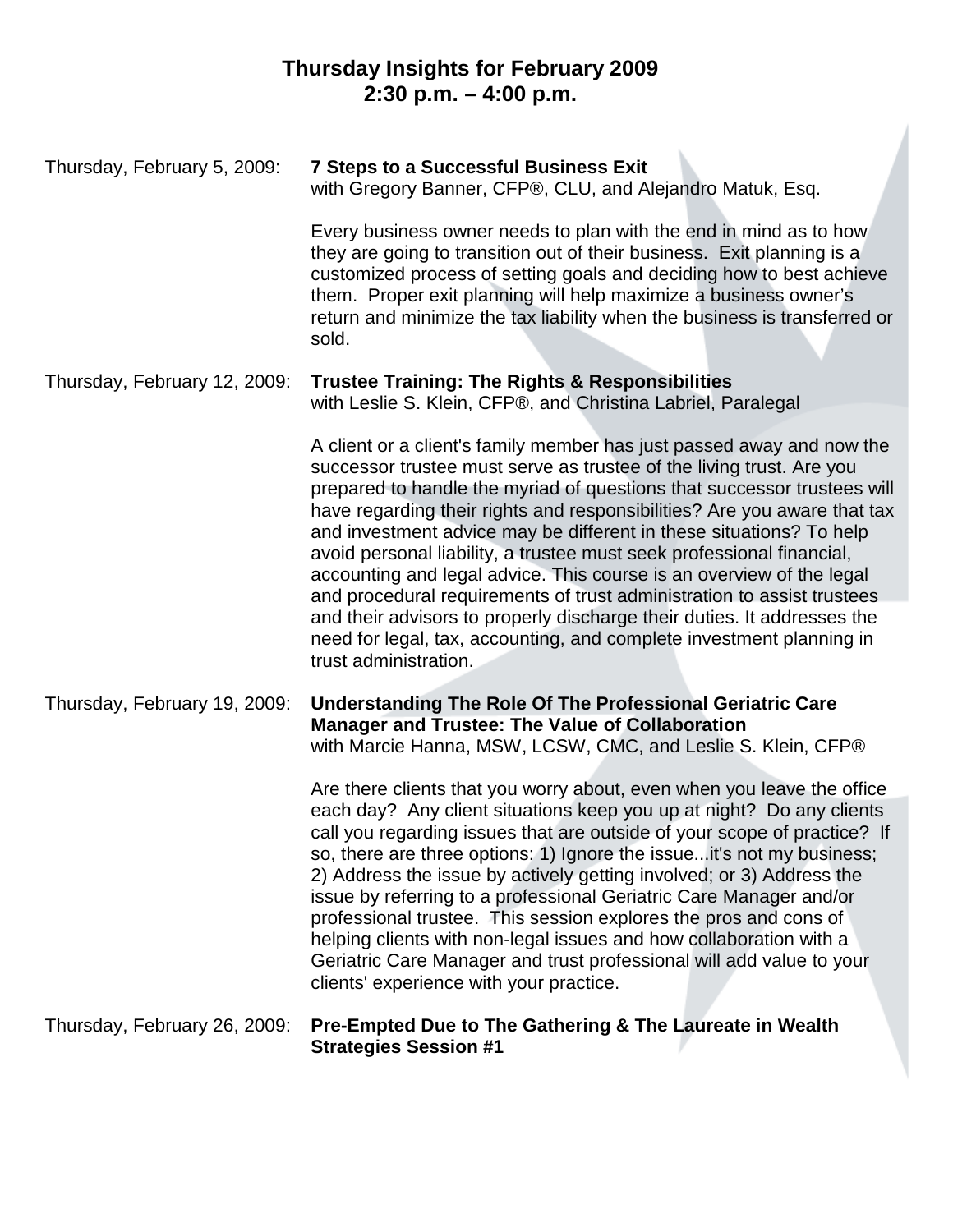### **Thursday Insights for May 2009 2:30 p.m. – 4:00 p.m.**

**May 7th – 7 Steps to a Successful Business Exit,** *Presented by Gregory Banner, CFP, CLU, and Alejandro Matuk, Esq.*

Every business owner needs to plan with the end in mind as to how they are going to transition out of their business. Exit planning is a customized process of setting goals and deciding how to best achieve them. Proper exit planning will help maximize a business owner's return and minimize the tax liability when the business is transferred or sold.

# **May 14th – Pre-Empted Due to LWS Session #2**

**May 21st – The Alphabet Soup of Advanced Estate Planning**, *Presented by Joseph J. Strazzeri, Esq., and Stephen J. Mancini, Esq.*

A summary of basic and basic plus estate planning followed by a survey of advanced estate planning techniques and why financial, tax and accounting professionals, as well as other professional planners, need to be familiar with these techniques. This course deals with how to minimize the wealth (estate) tax through charitable giving and discounting techniques. Learn the basics of the alphabet soup, e.g., Charitable Remainder Trusts (CRT), Charitable Lead Trusts (CLT), Qualified Personal Residence Trusts (QPRT), Grantor Retained Annuity Trusts (GRAT), Family Limited Partnerships (FLP), and Liquid Asset Protection Trusts (LAPT). Gain knowledge of how life insurance can play an important role in these advanced plans.

May 28th – **2009 American Recovery and Reinvestment Act,** *Presented by: Stephanie S. Downer, Esq., Strazzeri Mancini LLP*

An overview of the recently passed, and much discussed 2009 American Recovery and Reinvestment Act. This presentation will detail information on budget allocation, as well as the Act's effect on IRS Code, ERISA Code, and creation of new code. The presentation gives an overview of the 2009 Recovery Act's tax incentives and/or implications for individuals, businesses, and state infrastructures.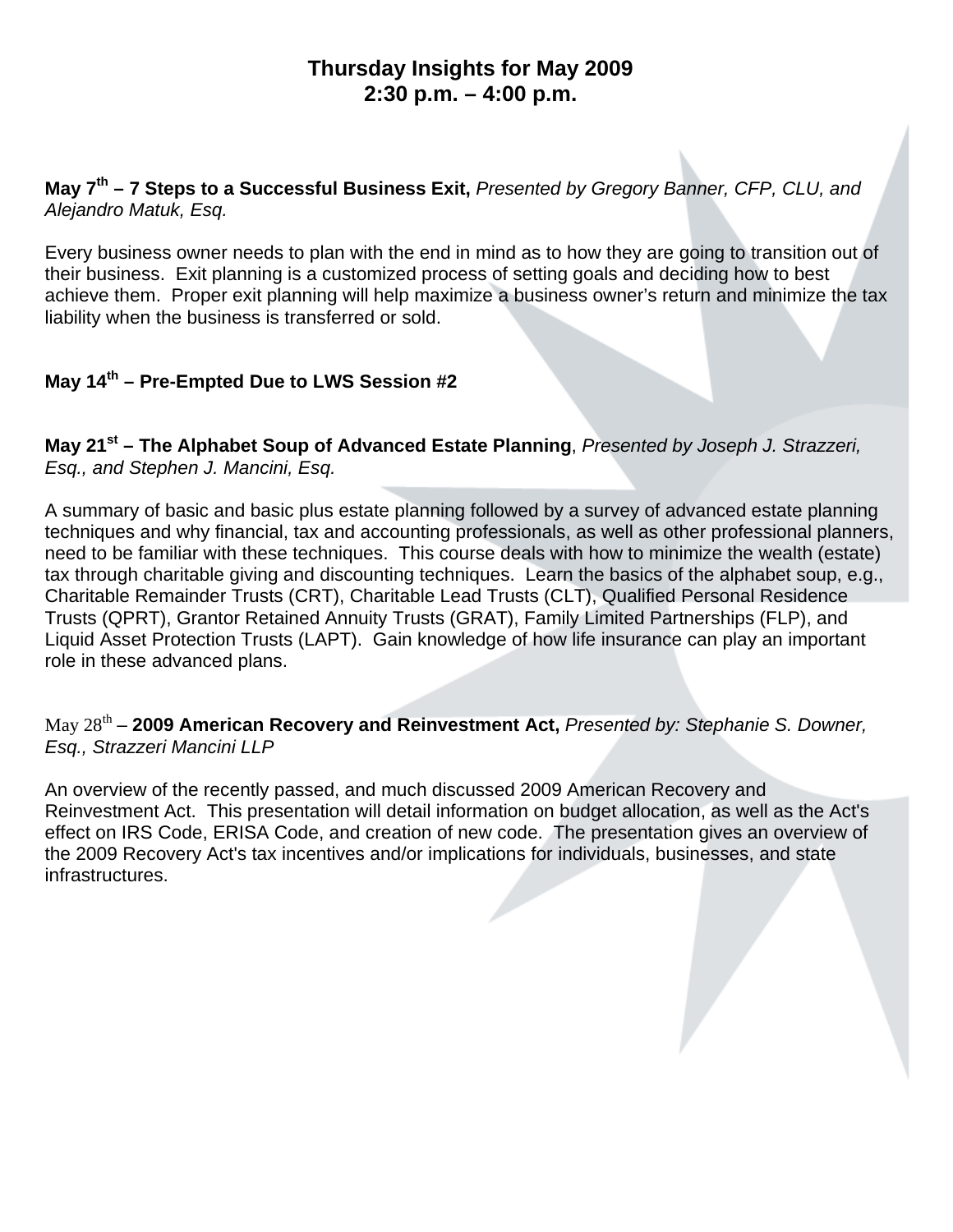## **Thursday Insights for June 2009 2:30 p.m. – 4:00 p.m.**

#### June 4th – **Buy Sell Agreements & their Funding**, Presented by: *Alex Matuk, Esq*.

Alex will discuss common issues business owners need to address regarding buy-sell agreements including: Advantages, disadvantages, the different types, funding alternatives, valuation issues and common problems business owners encounter.

June 11<sup>th</sup> – **Trustee Training: The Rights & Responsibilities,** Presented by: *Kim Vawter, Attorney, Law Firm of Strazzeri Mancini*

A client or a client's family member has just passed away and now the successor trustee must serve as trustee of the living trust. Are you prepared to handle the myriad of questions that successor trustees will have regarding their rights and responsibilities? Are you aware that tax and investment advice may be different in these situations? To help avoid personal liability, a trustee must seek professional financial, accounting and legal advice. This course is an overview of the legal and procedural requirements of trust administration to assist trustees and their advisors to properly discharge their duties. It addresses the need for legal, tax, accounting, and complete investment planning in trust administration.

#### **June 18th – Attracting and Working with Affluent Families,** *Presented by Joseph J. Strazzeri, Esq., and Stephen J. Mancini, Esq.*

What does it really take to get your business to the next level? Working with affluent families means not only understanding how to establish and resolve problems for highly technical plans, but we must also collaborate with the client's other advisors. Come discuss with Joe & Steve how to build a process that will allow you to define and obtain your perfect referrals as well as create a trusting and inspiring environment for the benefit of other advisors and your clients.

#### June 25th – **2009 American Recovery and Reinvestment Act,** *Presented by: Stephanie S. Downer, Esq., Strazzeri Mancini LLP*

An overview of the recently passed, and much discussed 2009 American Recovery and Reinvestment Act. This presentation will detail information on budget allocation, as well as the Act's effect on IRS Code, ERISA Code, and creation of new code. The presentation gives an overview of the 2009 Recovery Act's tax incentives and/or implications for individuals, businesses, and state infrastructures.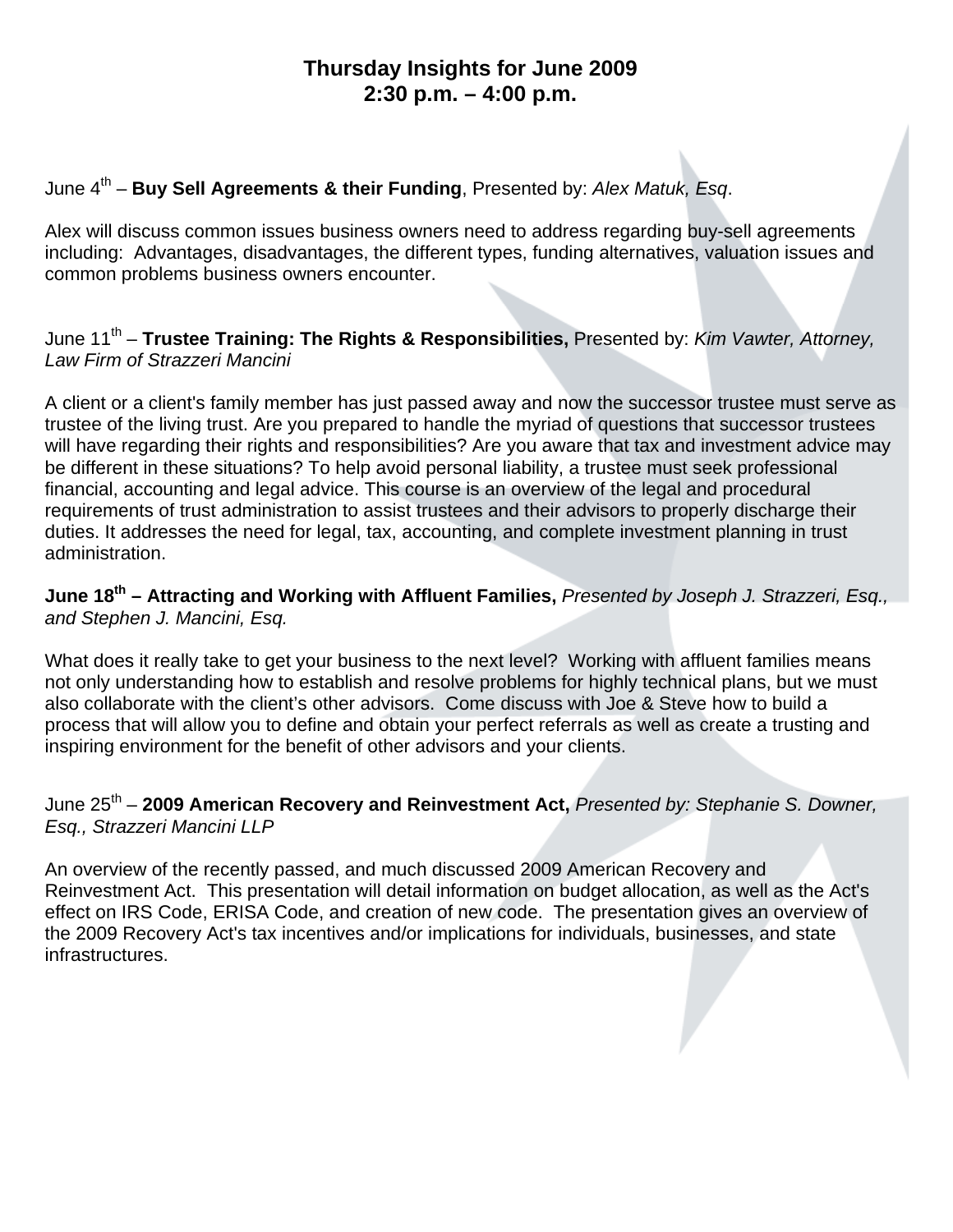## **Thursday Insights for July 2009 2:30 p.m. – 4:00 p.m.**

### **July 2nd – Strategies for the Large IRA**, Presented by: *John Jenkins, AEP, EA, CFPR*

This workshop will provide a comprehensive set of strategies for the large IRA. Topics include leveraging the large IRA through life insurance, stretching the IRA over the life expectations of younger beneficiaries, and converting the IRA to a ROTH IRA all while using TAX Bracket Maximization. John will discuss the "how to", the "why" and the "why not", along with the most appropriate circumstances and the benefits available.

**July 9th – Basic Corporate & Business Taxation Part I,** Presented by: *Stephanie S. Downer, Esq. and Joe Strazzeri, Esq.*

This workshop is Part I of an overview of the basic concepts of federal income taxation of C Corporations and their shareholders, including organization of corporations; cash and stock dividends; redemptions of stock; partial and complete liquidations; and sales of corporate businesses and reorganizations.

## **July 16th – Pre-Empted Due to California Forum – Letting Collaboration Happen**

**July 23rd – The Top 10 Untapped Truths of Enhancing Client Equity Value,** *Presented by: Carl Sheeler, PhD, CBA, AVA and Alex Matuk, Esq.*

In good times and especially in more challenging ones, business owners and HNW individuals often ask their trusted advisors: "What have you done for me lately and why am I paying you so much?" The business valuation expert is in a unique position to see how business organization, structure, management, capitalization and market influence enterprise and equity values. By understanding what drives value of both tangible assets and intangible assets (goodwill), attorneys, accountants, bankers, insurers and wealth advisors can revisit clients and offer invaluable advice on ways to enhance business value while minimizing tax liability and exposure.

### **July 30th – Pre-Empted Due to Strazzeri Mancini Team Building Event**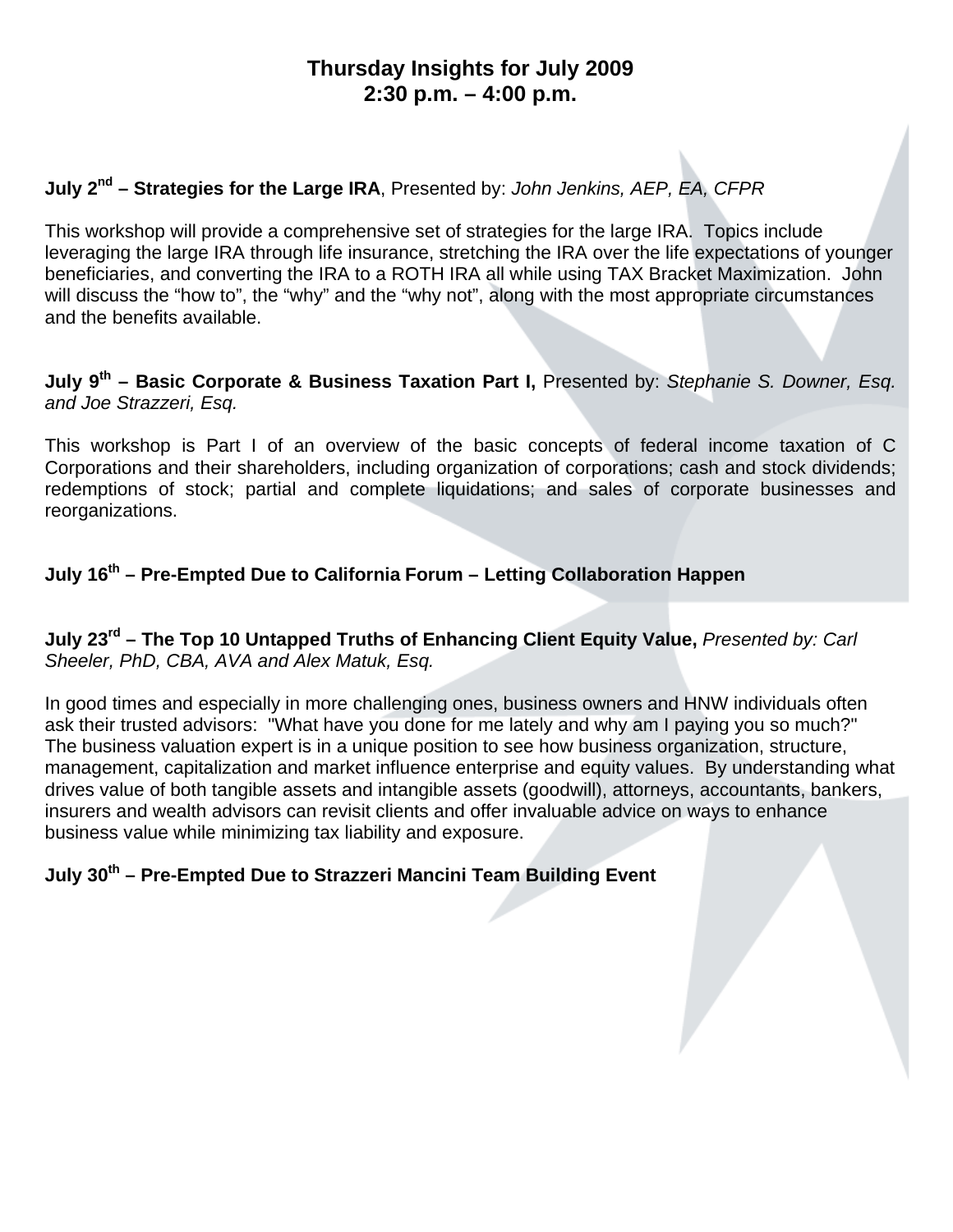## **Thursday Insights for August 2009 2:30 p.m. – 4:00 p.m.**

#### **August 6th – Collaborative Planning for Business Owners,** Presented by*: Gregory Banner, CFP, CLU, and Alejandro Matuk, Esq.*

Every business owner needs to plan with the end in mind as to how they are going to transition out of their business. Exit planning is a customized process of setting goals and deciding how to best achieve them. Proper exit planning will help maximize a business owner's return and minimize the tax liability when the business is transferred or sold.

### **August 13th – Pre-Empted Due to LWS Session #3**

**August 20th – IRS Valuation & Discounting Challenges: Bullet Proof or Bullet Holes?** Presented by*: Carl Sheeler, PhD, CBA, AVA*

Now, more than ever, as the new administration is seeking ways to put more of our clients' hard earned dollars and legacy sweat-equity into the Treasury, we find ways to keep both the IRS and taxpayers honest. This begins by knowing the line where "pigs get fat and hogs get slaughtered". An entertaining and instructive look at where clients and their advisors may run afoul when advising clients despite good intentions. Also covered is must know past and recent tax court case and what constitutes "qualified" business valuation reports of both going concern and asset holding companies.... and what does not!

### **August 27th – Trustee Training: The Rights & Responsibilities,** Presented by*: Leslie Klein, CFP and Kim Vawter, Esq.*

A client or a client's family member has just passed away and now the successor trustee must serve as trustee of the living trust. Are you prepared to handle the myriad of questions that successor trustees will have regarding their rights and responsibilities? Are you aware that tax and investment advice may be different in these situations? To help avoid personal liability, a trustee must seek professional financial, accounting and legal advice. This course is an overview of the legal and procedural requirements of trust administration to assist trustees and their advisors to properly discharge their duties. It addresses the need for legal, tax, accounting, and complete investment planning in trust administration.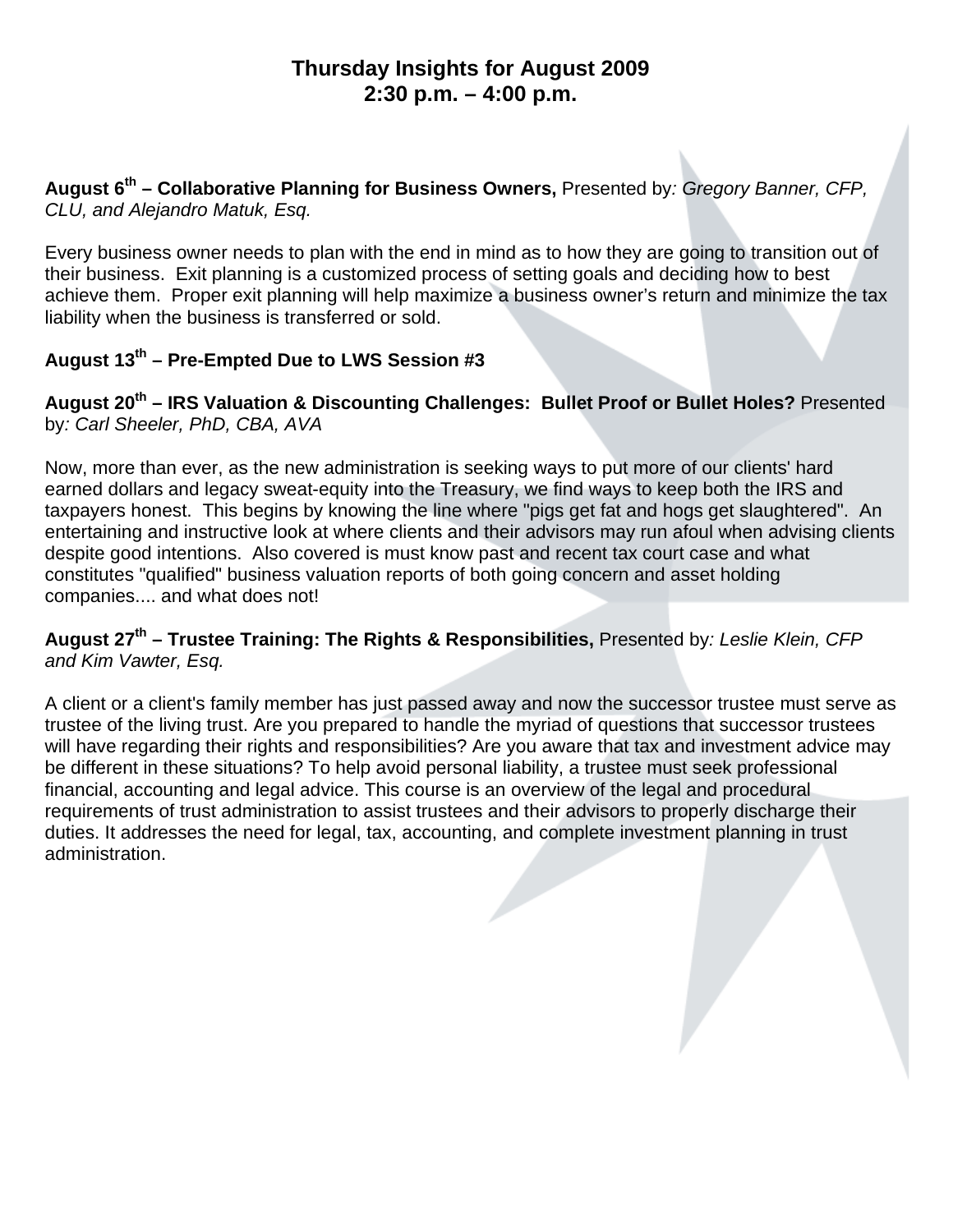## **Thursday Insights for September 2009 2:30 p.m. – 4:00 p.m.**

#### **September 3rd – Who Should be the Beneficiary of Your IRA?** Presented by *John Jenkins, AEP, EA, CFP*

This is one of the most complicated decisions in our estate planning process. The rules are convoluted and working through the maze of options is difficult even for the advisor. John will discuss the options available for our clients in a logical progression that you can then take back to you office and implement in your everyday practice.

#### **September 10th – How to Earn Fees on Your Clients House Plus Other Outside of the Box Sales Ideas;** *Presented by Sal Capizzi*

Are you looking for a different way to increase your revenue? We will show you how to develop annual fees both on existing clients and new clients using the Dunham Trust Company. This course offers simple solutions and sales ideas to increase your revenue and build a high-net-worth practice. Join this meeting to hear what type of clients you should be speaking to, the language to use during those conversations, and the tools you need in order to satisfy the trust needs of your clients.

**September 17th – For California Doctors, A Guide to Asset Protection, Tax, and Estate Planning;** *Presented by Joe Strazzeri, Esq. & Steve Mancini, Esq*.

Help doctors take the prescribed medicine! Come join Joe & Steve as they discuss their newly coauthored book published by The Southern California Institute and Guardian Publishing LLC. Spend time learning about the mind set of doctors as clients, their perspective to working with advisors, as well as the things they need to know concerning asset protection and estate planning.

#### **September 24th – Are you Referable? – The Practice Experience**; *Presented by Stephanie Downer, Esq. & Joe Strazzeri, Esq.*

We are living at a time when extraordinary estate and wealth strategies planning advisors are needed like never before. As a result, the public is searching for answers on how to preserve and protect what they have; and for answers on how to thrive into the future. This course is a dialogue on professional collaboration and the type of practice your referral sources and clients experience- your practice as seen through the eyes of others. It introduces you to techniques in which you and your team may use to gain the skills and quiet confidence to position your practice in the forefront of your community and how you can become a "referable" resource to others. Your practice is like no other and should be unique to you.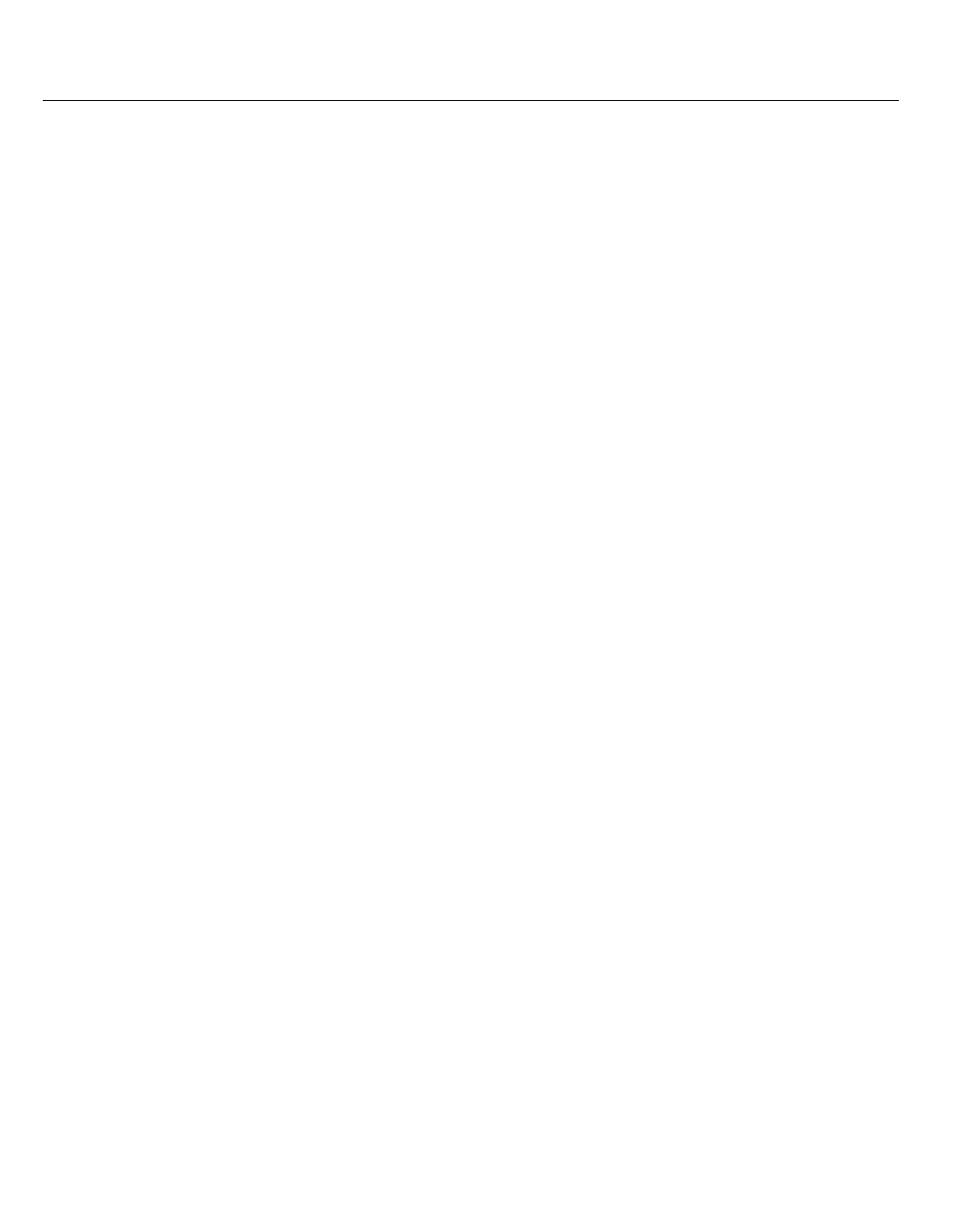## **Thursday Insights for October 2009 2:30 p.m. – 4:00 p.m.**

**October 1st – 7 Steps to a Successful Business Exit,** *Presented by Gregory Banner, CFP, CLU, Alejandro Matuk, Esq., & Don McVay, Esq.*

Every business owner needs to plan with the end in mind as to how they are going to transition out of their business. Exit planning is a customized process of setting goals and deciding how to best achieve them. Proper exit planning will help maximize a business owner's return and minimize the tax liability when the business is transferred or sold.

**October 8th – Tax Savings through Charitable Giving**; *Presented by Jamie Nelson, President of Planned Giving Roundtable*

Whatever happened to your planned giving officer? Come join Jamie to gain a better understanding of charitable giving options in today's environment. CRTs, CLTs, SOs, and PFs are all still alive – this course is a great reminder of the different benefits they offer you and your clients.

**October 15th – 10 Ways A Business Valuation Expert Can Make Big \$'s for Business Owners & Advisors;** *Presented by Carl Sheeler, PhD, CBA, AVA & Don McVay, Esq.*

Ever wonder what happens to a business' value with an unfunded buy-sell agreement, no succession plan, no proactive tax and accounting advice or no line of credit? In an open discussion and case study format learn how advisors are key value drivers and how this leads to higher business ROI and ends advisor musical chairs by cementing enduring relationships instead of "What have you done for me lately?" Will benefit CPAs, wealth/business advisors, insurers, bankers and attorneys who want to leverage strategic relationships.

**October 22nd – ERISA & Employee Benefit Plans Part 1**; P*resented by Stephanie Downer, Esq. & Alex Matuk, Esq.*

This course will consider Title I of the Employee Retirement Income Security Act of 1974, as amended, and its implications for employee benefit plan administration and litigation. Attention will be devoted to fiduciary conduct, investment management concerns, reporting and disclosure rules, federal preemption of state laws, and employees benefit claim and fiduciary litigation.

**October 29th – Pre-Empted Due to Southern California Institute Team Building Event**